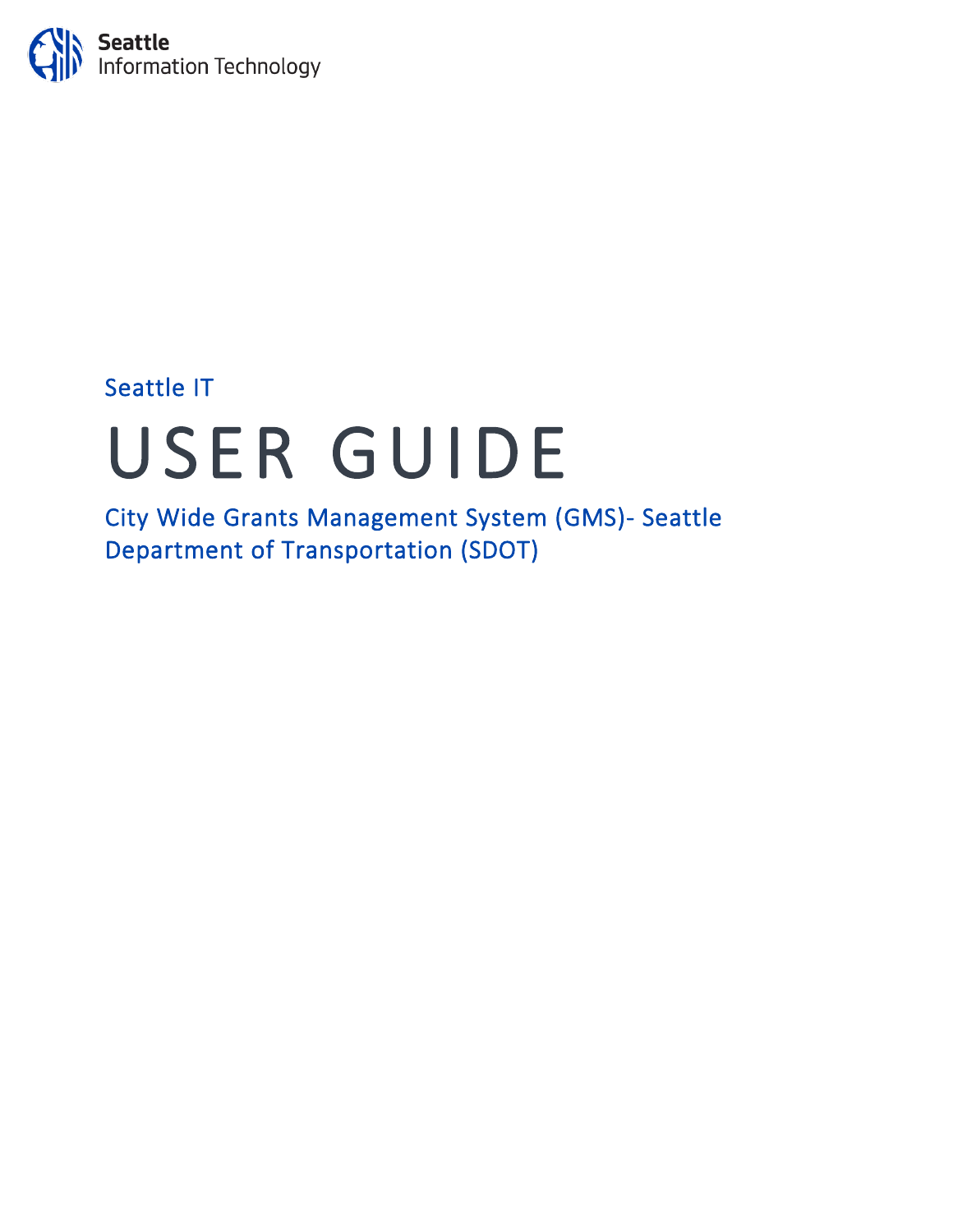### CONTENTS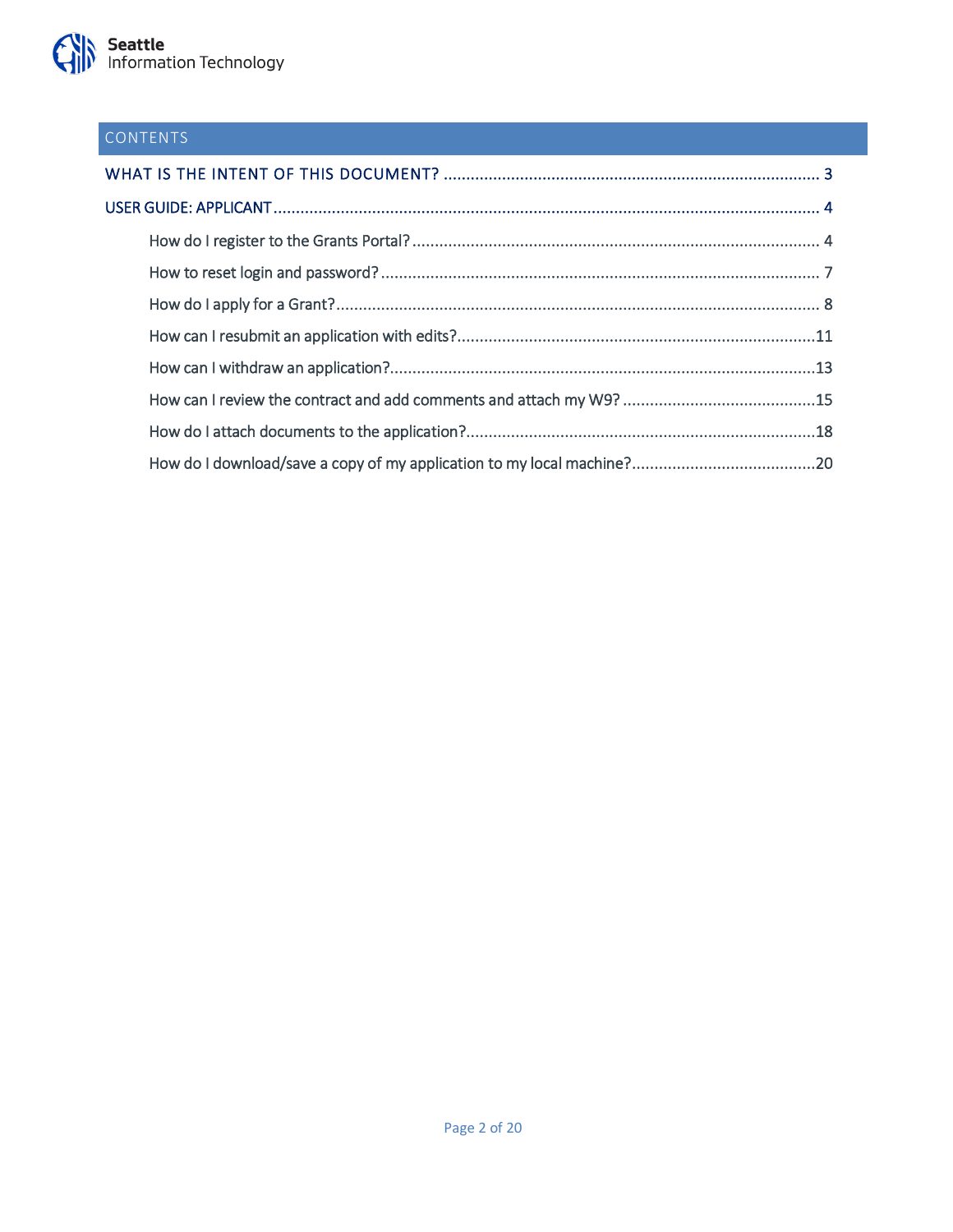

### <span id="page-2-0"></span>WHAT IS THE INTENT OF THIS DOCUMENT?

This document aims to provide the Applicant with an overview of how to register to Fluxx System and Apply for a Grant.

This is a living document, and assigned department resource/s will maintain and update it on a need basis.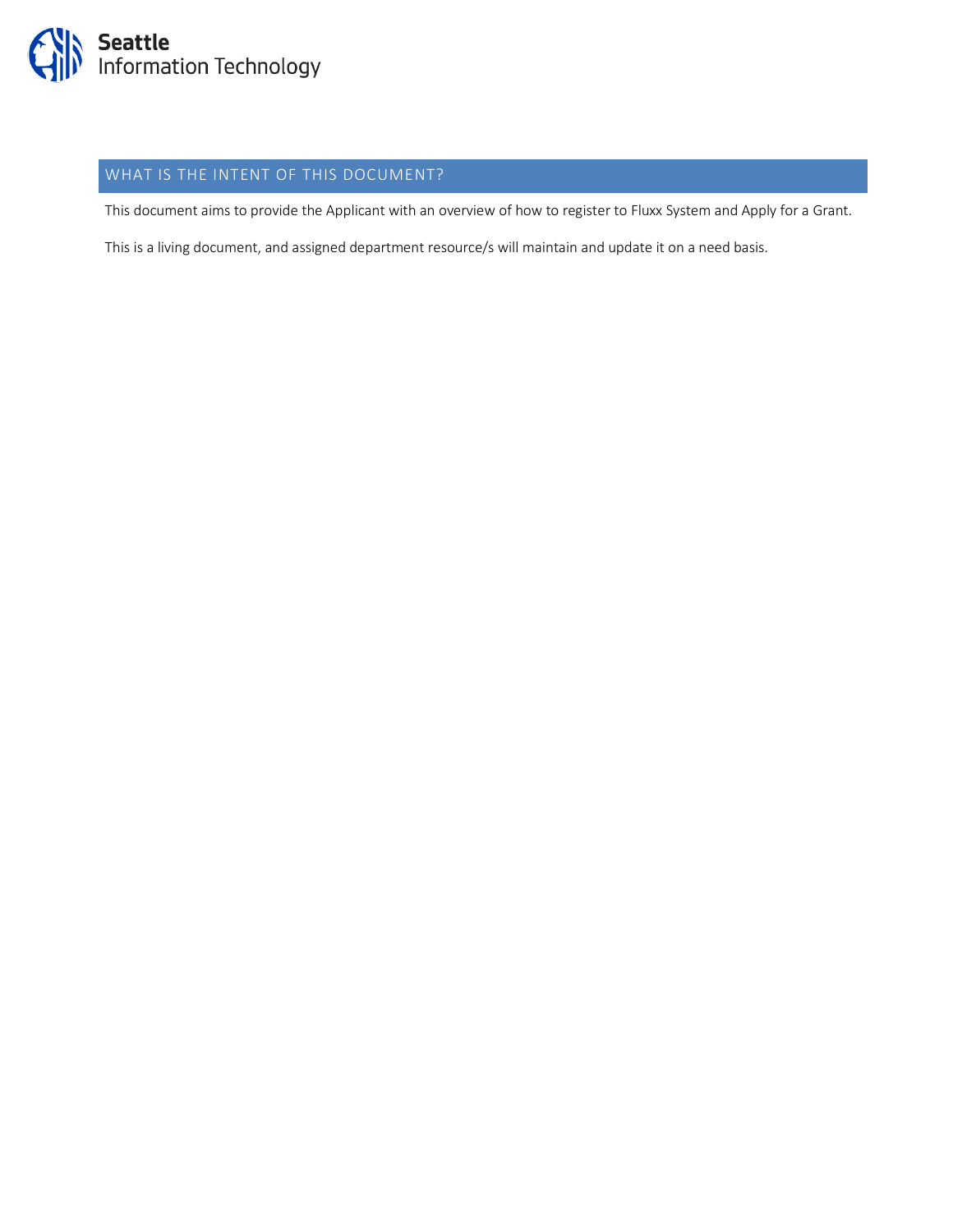#### <span id="page-3-0"></span>USER GUIDE: APPLICANT

#### <span id="page-3-1"></span>HOW DO I REGISTER TO THE GRANTS PORTAL?

Step 1- Open the web browser and enter https://seattle.fluxx.io/user\_sessions/new and press enter.

Step 2- Click on the "Create an Account Now."

| <b>Seattle</b>           |                                                |                                                                                                                                                                                                                                                                                                                                                                                            |  |
|--------------------------|------------------------------------------------|--------------------------------------------------------------------------------------------------------------------------------------------------------------------------------------------------------------------------------------------------------------------------------------------------------------------------------------------------------------------------------------------|--|
|                          | Welcome to the City of Seattle's Grants Portal |                                                                                                                                                                                                                                                                                                                                                                                            |  |
| Login Now:               |                                                | <b>New to the Grants Portal?</b>                                                                                                                                                                                                                                                                                                                                                           |  |
| Usemame                  |                                                | <b>Create Your Profile</b>                                                                                                                                                                                                                                                                                                                                                                 |  |
| Password<br>Sign in      |                                                | In order to be considered for funding, the first step is<br>for you to register with our grant making software.<br>Please click on the "Create an account Now" button<br>helow to start                                                                                                                                                                                                    |  |
| Reset or create password |                                                | You will not be able to edit your profile after<br>submission, so please ensure you have entered<br>accurate information (including email address) when<br>completing the registration form.                                                                                                                                                                                               |  |
|                          |                                                | After submitting the registration form, you will receive<br>an email notification from City of Seattle with login<br>information and steps to set your password. This will<br>give you access to the Grantee portal and our<br>application forms. Should your funding application be<br>successful, this portal will also give you access to<br>submitting invoices & reporting templates. |  |
|                          |                                                | Create an account now                                                                                                                                                                                                                                                                                                                                                                      |  |
|                          | <b>ELUXX</b>                                   |                                                                                                                                                                                                                                                                                                                                                                                            |  |
|                          | Privacy Policy Accessibility                   |                                                                                                                                                                                                                                                                                                                                                                                            |  |

Step 3- On the registration form, fill out all the information. Fields in bold are required.

|                                 | Welcome to the City of Seattle's Grants Portal              |  |
|---------------------------------|-------------------------------------------------------------|--|
|                                 | Items marked with * and bolded are required for submission. |  |
| <b>Primary Contact Info</b>     |                                                             |  |
| * First Name                    |                                                             |  |
| * Last Name                     |                                                             |  |
| * E-mail                        |                                                             |  |
| <b>Mobile Phone Number</b>      |                                                             |  |
| <b>Mailing Address</b>          |                                                             |  |
| <b>Mailing Address 2</b>        |                                                             |  |
|                                 |                                                             |  |
| City                            |                                                             |  |
| Country<br><b>United States</b> | $\checkmark$                                                |  |
| State/Province                  | $\checkmark$                                                |  |
| Postal Code (Zip)               |                                                             |  |
| <b>Submit Request</b><br>Cancel |                                                             |  |
|                                 |                                                             |  |

Step 4- Click on the "Submit Request" Button. Submit Request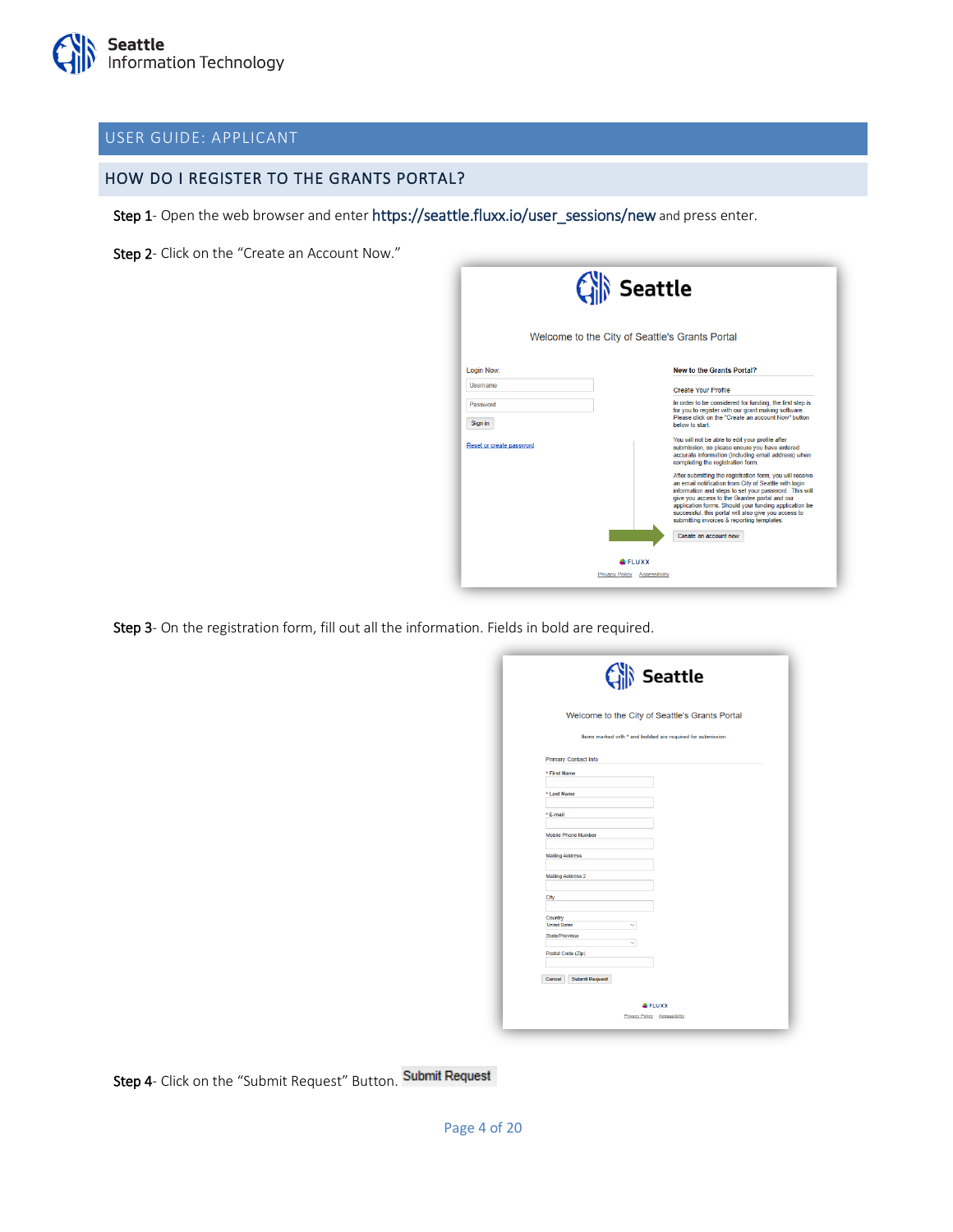

Step 5- Message is displayed after submitting the registration form.



Step 7- Login to the email you provided in the registration form and verify the link provided in the email.

|             | Please verify your account<br>lnbox x                                                                                                                    |
|-------------|----------------------------------------------------------------------------------------------------------------------------------------------------------|
|             | City of Seattle do-not-reply.grants07-us-east-1@fluxx.io via amazonses.com                                                                               |
| to me $\pm$ |                                                                                                                                                          |
|             |                                                                                                                                                          |
|             | Thank you for creating an account on City of Seattle's Grants Portal.                                                                                    |
|             | Please click the below URL to verify your account. After you have verified your account, you will receive another email where you can set your password: |
|             | Verification Link: https://seattle.fluxx.io/verify/4739c329584ab17a9dcbbc4c51ff1087                                                                      |
|             | To Grants Portal: https://seattle.fluxx.io                                                                                                               |
|             | To City of Seattle: https://seattle.gov                                                                                                                  |

Step 8 You will be asked to set your password.

| <b>SET YOUR PASSWORD</b> |                         |  |  |  |
|--------------------------|-------------------------|--|--|--|
| New password             |                         |  |  |  |
| Confirm new password     |                         |  |  |  |
| Cancel                   | Set Password and Log in |  |  |  |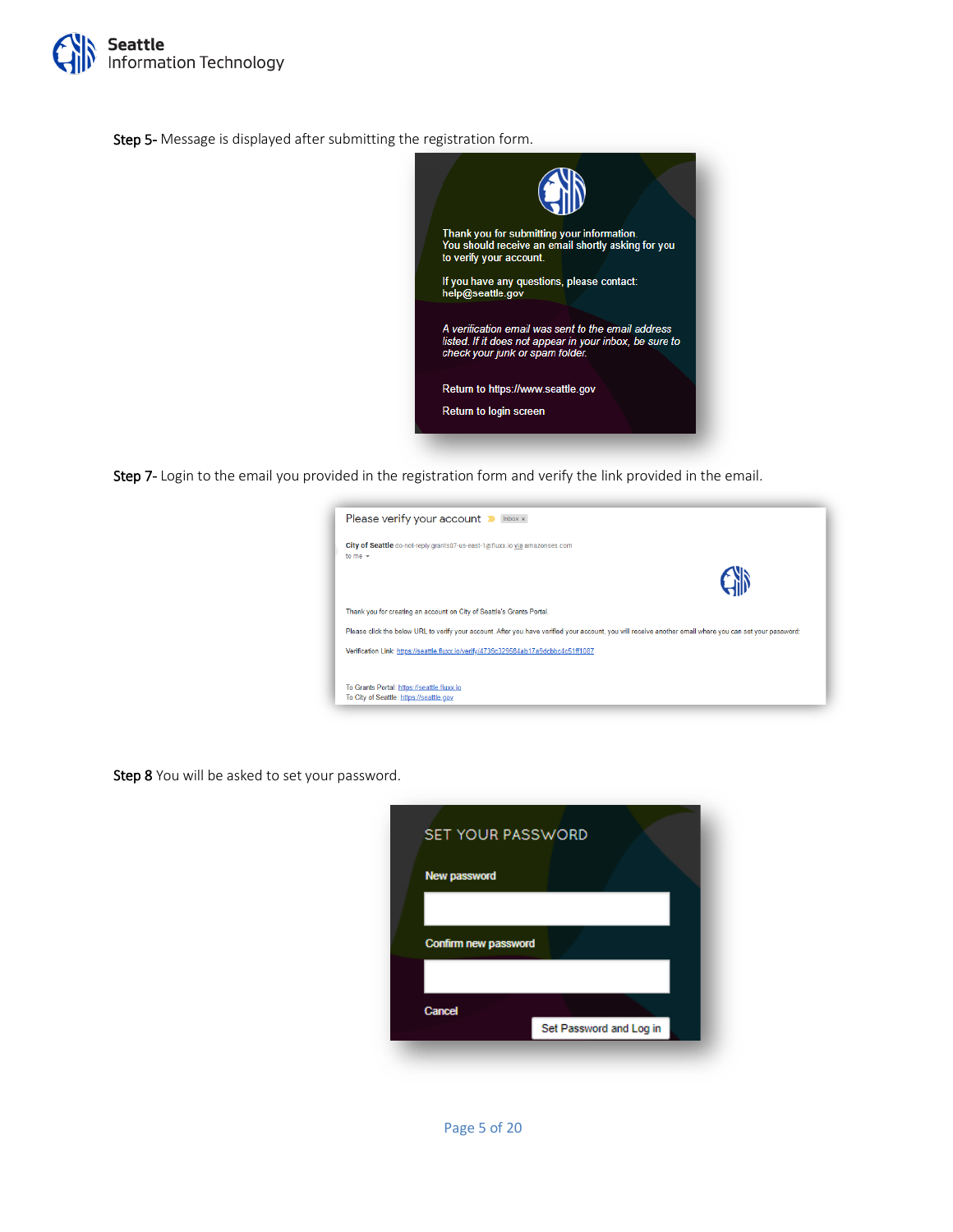

Step 9- Once the password is set, you will be navigated to Grantee Portal

| <b>Seattle</b>                 | <b>Seattle</b>                                                                                                                                                                                                                                                                 |
|--------------------------------|--------------------------------------------------------------------------------------------------------------------------------------------------------------------------------------------------------------------------------------------------------------------------------|
|                                | Welcome to the Grantee Portal!                                                                                                                                                                                                                                                 |
| $\overline{AB}$                | From this webpage, you can                                                                                                                                                                                                                                                     |
| <b>INFORMATION</b>             | - Submit a proposal for funding                                                                                                                                                                                                                                                |
| <b>Grantos Florial</b>         | . Track the status of your panding pracosal<br>- Uplead your signed grant agreement                                                                                                                                                                                            |
| Apply for Funding              | - Review your current grants and report due dates<br>- Submit reports                                                                                                                                                                                                          |
| Seattle Information Technology | - Monitor grant payments                                                                                                                                                                                                                                                       |
| Raimburgement Information      |                                                                                                                                                                                                                                                                                |
| ORGANIZATIONS / COMMUNITY      | HOW TO USE THE PORTAL                                                                                                                                                                                                                                                          |
| <b>GROUPS</b><br>My Account(k) | The loons on the left-hand side are called "cards". When you clidic on the link beneath each card, you are access the following:                                                                                                                                               |
|                                | <b>REQUESTS</b>                                                                                                                                                                                                                                                                |
| FEDPLE (1)                     | . Panding Requests                                                                                                                                                                                                                                                             |
| My Profis (1)                  | Once you have submitted a proposal, you can find a read-only version here.                                                                                                                                                                                                     |
| APPLICATIONS                   | - Fequest to Edit                                                                                                                                                                                                                                                              |
| Pending Requests               | Once you have been invited to submit a procopal, the application is available via this link. If the staff have any questions about your procopal or yould like a revision.<br>you will receive an email abort to login. You can find the proposal here, available for editing. |
| Requests to Edit               | + Submitted                                                                                                                                                                                                                                                                    |
| <b>Cubmitted Requests</b>      | Once you have submitted your proposal, the proposal appears in the Submitted Requests link.                                                                                                                                                                                    |
| <b>Clement Revisions</b>       | - Contract Revisions                                                                                                                                                                                                                                                           |
|                                | Once you have submitted your proposal, the proposal appears in the Submitted Requests link.                                                                                                                                                                                    |
| GRANTS / CONTRACTS             |                                                                                                                                                                                                                                                                                |
| Active                         | <b>GRANTS</b>                                                                                                                                                                                                                                                                  |
| Citysett                       | $-$ Artist<br>After the staff has notived the counters gred agreement, you can find a read-only version here via this link.                                                                                                                                                    |
| <b>AMENDMENTS</b>              | - Closed                                                                                                                                                                                                                                                                       |
|                                | When the prant is complete and all payment made and recort approve, you can find the closed grants here.                                                                                                                                                                       |
| Rovicw Reguasted               |                                                                                                                                                                                                                                                                                |
| <b>Aconved</b>                 | PROGRESS REPORTS                                                                                                                                                                                                                                                               |
| PROGRESS REPORTS               | - Reports Due                                                                                                                                                                                                                                                                  |
| <b>Reports Due</b>             | Reports for be submitted for all active crants appear here until you have submitted them. You will repeive reminders as the due date approaches.                                                                                                                               |
| Reports to Lick                | - Submitted Reports                                                                                                                                                                                                                                                            |
| <b>Gubmidaed</b>               | Once you have submitted a recort, you can find a read-only version here.                                                                                                                                                                                                       |
|                                | <b>PAYMENTS</b>                                                                                                                                                                                                                                                                |
| <b>PACKER</b>                  | - Scheckind                                                                                                                                                                                                                                                                    |
| Ponding                        | Scheduled payments for all of your active grants appear here until they are paid.                                                                                                                                                                                              |
| Submitted                      | $-$ Paid                                                                                                                                                                                                                                                                       |
|                                | Once a payment has been made, the record of the payment appears here.                                                                                                                                                                                                          |
| <b>* FLUXX</b><br>m            |                                                                                                                                                                                                                                                                                |
|                                | <b>ADDITIONAL NOTES</b>                                                                                                                                                                                                                                                        |

Step 10- You will also receive an email from City of Seattle for "New User Information."

| New User Information<br>$Inbox \times$                                                                                                   |
|------------------------------------------------------------------------------------------------------------------------------------------|
| City of Seattle do-not-reply.grants07-us-east-1@fluxx.io via amazonses.com<br>to me $\sim$                                               |
|                                                                                                                                          |
| Dear test,                                                                                                                               |
| You now have an account with City of Seattle's Grants Portal!                                                                            |
| You have been assigned the user name:<br>These credentials allow you to login at https://seattle.fluxx.io.<br>Granteetest@gmail.com      |
| Thank you<br><b>City of Seattle</b>                                                                                                      |
| If you need to set a password please follow this link: https://seattle.fluxx.io/token/89ca6dcbf3da0ff5a56d7b68fee04bd09bd366ab5f69f657e4 |

Step 11- Login to the <https://seattle.fluxx.io/> and enter the user name and password.

|                          | <b>Seattle</b><br>Welcome to the City of Seattle's Grants Portal                                                                                                                                                                                                                                                                                                                           |  |  |
|--------------------------|--------------------------------------------------------------------------------------------------------------------------------------------------------------------------------------------------------------------------------------------------------------------------------------------------------------------------------------------------------------------------------------------|--|--|
| Login Now:               | <b>New to the Grants Portal?</b>                                                                                                                                                                                                                                                                                                                                                           |  |  |
| <b>Usemame</b>           | Create Your Profile                                                                                                                                                                                                                                                                                                                                                                        |  |  |
| Password<br>Sign in      | In order to be considered for funding, the first step is<br>for you to register with our grant making software.<br>Please click on the "Create an account Now" button<br>below to start.                                                                                                                                                                                                   |  |  |
| Reset or create password | You will not be able to edit your profile after<br>submission, so please ensure you have entered<br>accurate information (including email address) when<br>completing the registration form.                                                                                                                                                                                               |  |  |
|                          | After submitting the registration form, you will receive<br>an email notification from City of Seattle with login<br>information and steps to set your password. This will<br>give you access to the Grantee portal and our<br>application forms. Should your funding application be<br>successful, this portal will also give you access to<br>submitting invoices & reporting templates. |  |  |
|                          | Create an account now                                                                                                                                                                                                                                                                                                                                                                      |  |  |
|                          | <b>E</b> FLUXX<br>Privacy Policy Accessibility                                                                                                                                                                                                                                                                                                                                             |  |  |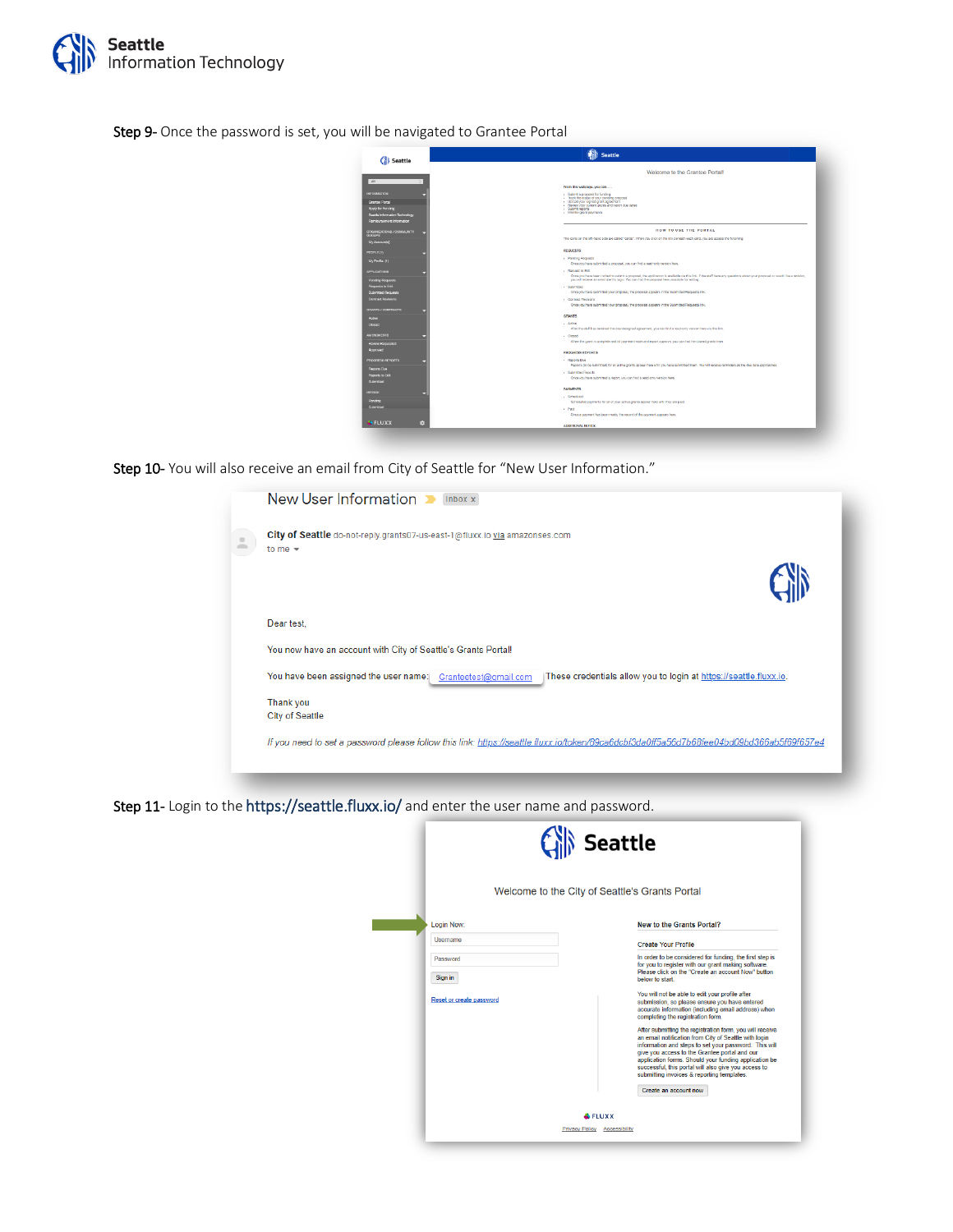

#### <span id="page-6-0"></span>HOW TO RESET LOGIN AND PASSWORD?

Step 1- Open the web browser and enter [https://seattle.fluxx.io/user\\_sessions/new](https://seattle.fluxx.io/user_sessions/new) and press enter.

Step 2- Click on "Reset or Create Password."

|                          | <b>Seattle</b><br>Welcome to the City of Seattle's Grants Portal                                                                                                                                                                                                                                                                                                                           |  |  |
|--------------------------|--------------------------------------------------------------------------------------------------------------------------------------------------------------------------------------------------------------------------------------------------------------------------------------------------------------------------------------------------------------------------------------------|--|--|
| Login Now:               | <b>New to the Grants Portal?</b>                                                                                                                                                                                                                                                                                                                                                           |  |  |
| Usemame                  | Create Your Profile                                                                                                                                                                                                                                                                                                                                                                        |  |  |
| Password<br>Sign in      | In order to be considered for funding, the first step is<br>for you to register with our grant making software.<br>Please click on the "Create an account Now" button.<br>below to start.                                                                                                                                                                                                  |  |  |
| Reset or create password | You will not be able to edit your profile after<br>submission, so please ensure you have entered<br>accurate information (including email address) when<br>completing the registration form.                                                                                                                                                                                               |  |  |
|                          | After submitting the registration form, you will receive<br>an email notification from City of Seattle with login<br>information and steps to set your password. This will<br>give you access to the Grantee portal and our<br>application forms. Should your funding application be<br>successful, this portal will also give you access to<br>submitting invoices & reporting templates. |  |  |
|                          | Create an account now                                                                                                                                                                                                                                                                                                                                                                      |  |  |
|                          | <b>E</b> FLUXX                                                                                                                                                                                                                                                                                                                                                                             |  |  |
|                          | Privacy Policy Accessibility                                                                                                                                                                                                                                                                                                                                                               |  |  |

Step 3- Enter the registered email and Click on Submit.

Step 4- The message window is displayed.



Page 7 of 20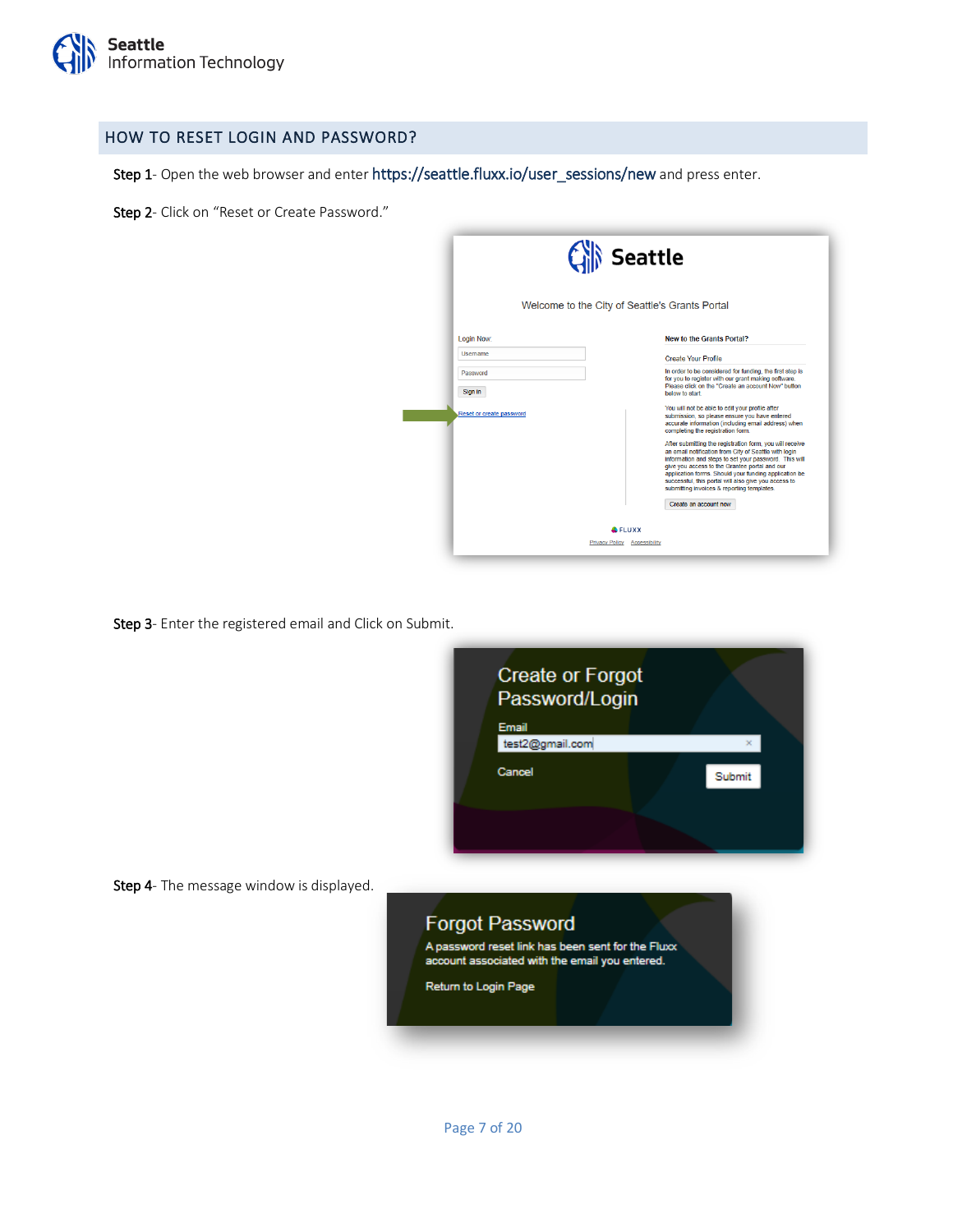

Step 5- Login to the registered email and click on the link sent.

|                                  | <b>Password Reset D</b> Inbox x                                                                   |
|----------------------------------|---------------------------------------------------------------------------------------------------|
| to me $\sim$                     | City of Seattle do-not-reply.grants07-us-east-1@fluxx.io via amazonses.com                        |
|                                  | Here's a link to reset your password https://seattle.fluxx.jo/reset_password/BLR6VIp51PsqOJJbPS0V |
| Your login is<br>test2@gmail.com |                                                                                                   |

#### <span id="page-7-0"></span>HOW DO I APPLY FOR A GRANT?

Step 1- Open the web browser and enter https://seattle.fluxx.io/user\_sessions/new and press enter.

Step 2- On the Login Page, enter the login credentials.

|                          | <b>Seattle</b>                                                                                                                                                                                                                                                                                                                                                                             |  |  |  |  |
|--------------------------|--------------------------------------------------------------------------------------------------------------------------------------------------------------------------------------------------------------------------------------------------------------------------------------------------------------------------------------------------------------------------------------------|--|--|--|--|
|                          | Welcome to the City of Seattle's Grants Portal                                                                                                                                                                                                                                                                                                                                             |  |  |  |  |
| Login Now:               | <b>New to the Grants Portal?</b>                                                                                                                                                                                                                                                                                                                                                           |  |  |  |  |
| <b>Usemame</b>           | <b>Create Your Profile</b>                                                                                                                                                                                                                                                                                                                                                                 |  |  |  |  |
| Password<br>Sign in      | In order to be considered for funding, the first step is<br>for you to register with our grant making software.<br>Please click on the "Create an account Now" button<br>below to start                                                                                                                                                                                                    |  |  |  |  |
| Reset or create password | You will not be able to edit your profile after<br>submission, so please ensure you have entered<br>accurate information (including email address) when<br>completing the registration form.                                                                                                                                                                                               |  |  |  |  |
|                          | After submitting the registration form, you will receive<br>an email notification from City of Seattle with login<br>information and steps to set your password. This will<br>give you access to the Grantee portal and our<br>application forms. Should your funding application be<br>successful, this portal will also give you access to<br>submitting invoices & reporting templates. |  |  |  |  |
|                          | Create an account now                                                                                                                                                                                                                                                                                                                                                                      |  |  |  |  |
|                          | <b>E</b> FLUXX<br>Privacy Policy Accessibility                                                                                                                                                                                                                                                                                                                                             |  |  |  |  |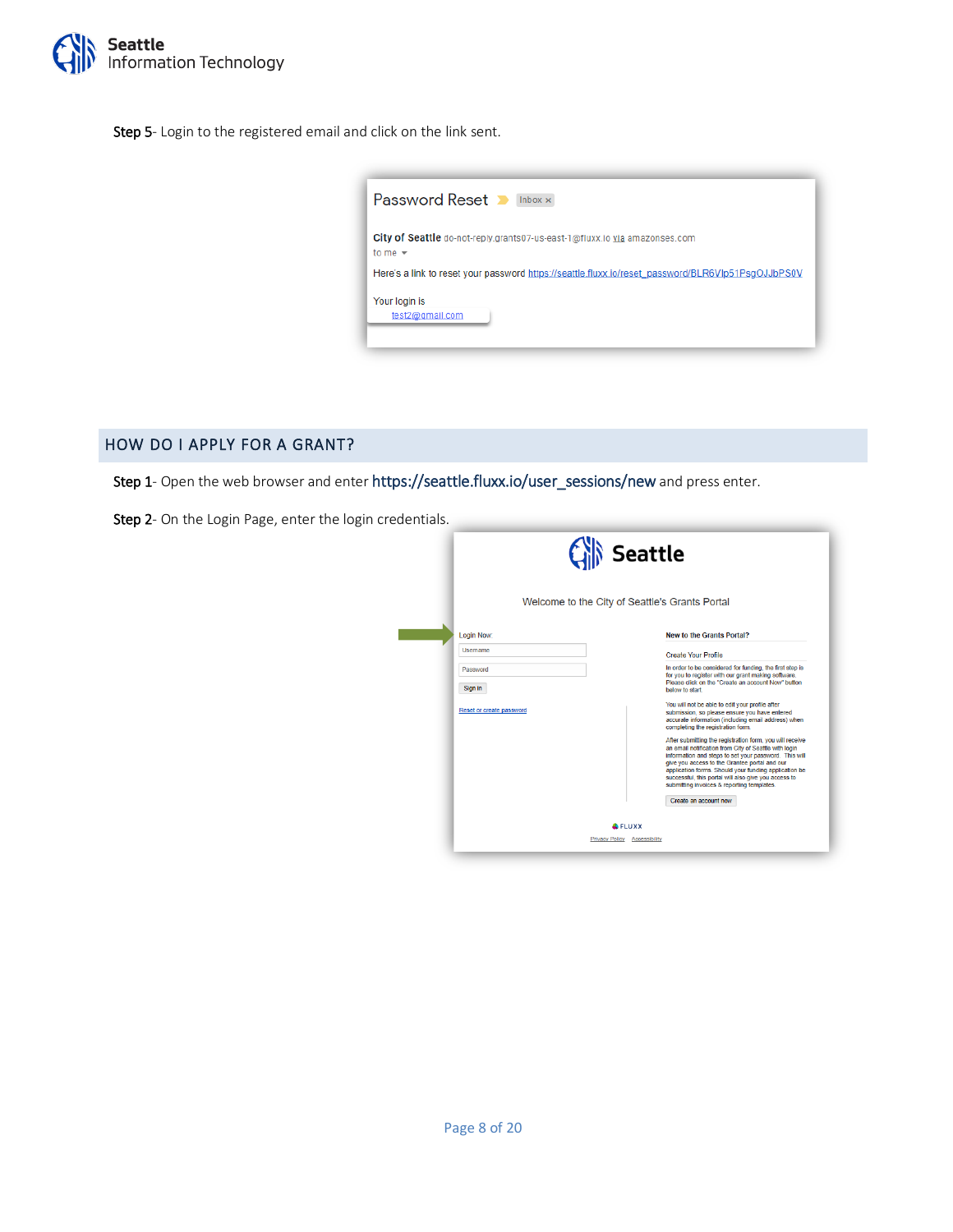

Step 3- Click on "Seattle Department of Transportation" from Information section.



Step 4- Click on "Apply for Funding."

| <b>Contact Us</b>                                                                          |  |  |  |  |  |
|--------------------------------------------------------------------------------------------|--|--|--|--|--|
| For more information, contact Jennifer Meulenberg, 206-735-1055 or srts_grants@seattle.gov |  |  |  |  |  |
| Apply for Funding                                                                          |  |  |  |  |  |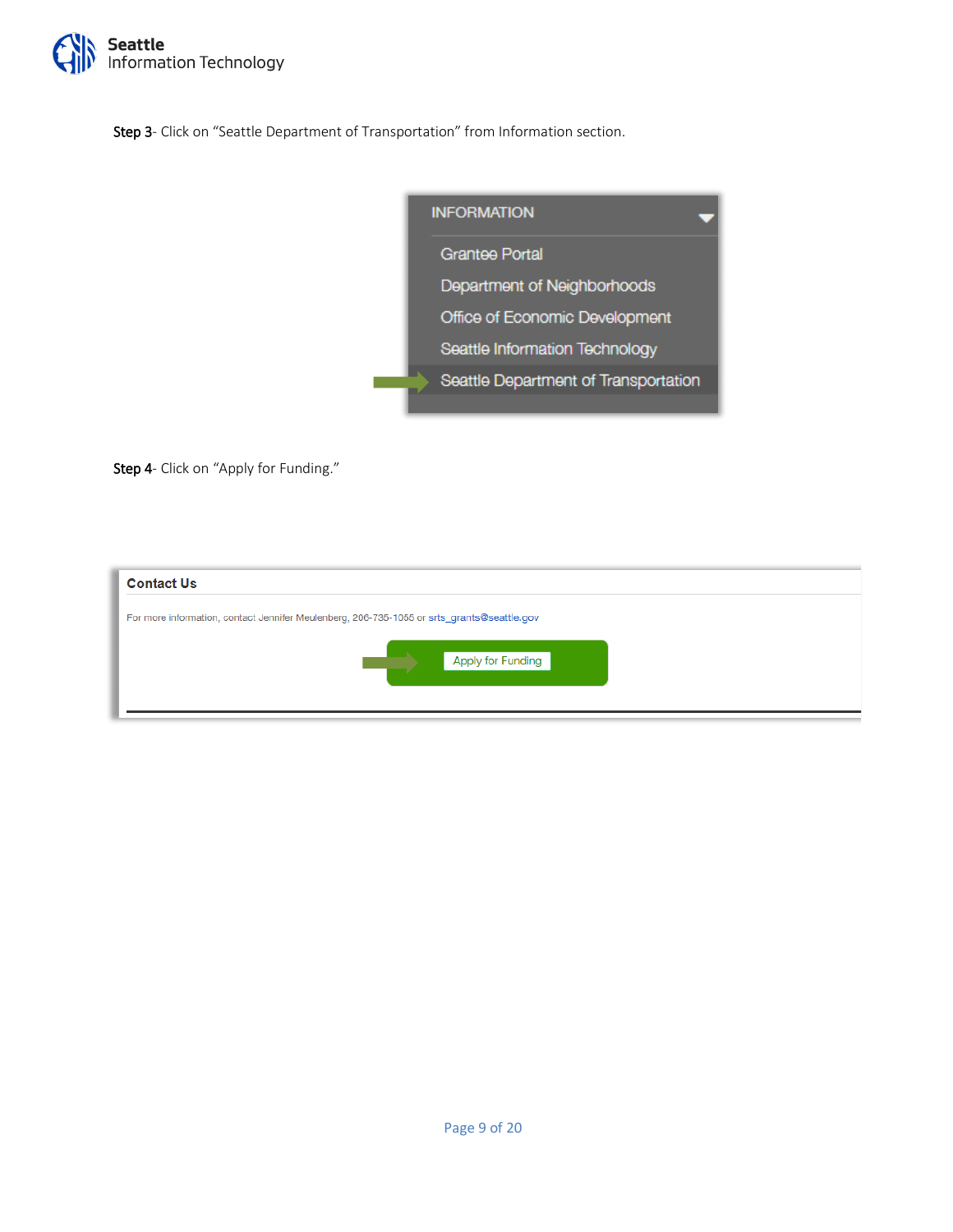Step 5- Fill out the information on the form. Note: if this is your first application, you will be required to click "Add New" next to "School or Group." Please add in the information for your organization, including the Tax ID if you are applying as School, PTA/PTSA, or 501(c)3. If applying as a community group without a Tax ID, you will be asked to provide a Fiscal Sponsor latter in the application.

|                                                                                                                                   | Seattle Department of Transportation Application                                                                                                                                                                                                                           |
|-----------------------------------------------------------------------------------------------------------------------------------|----------------------------------------------------------------------------------------------------------------------------------------------------------------------------------------------------------------------------------------------------------------------------|
|                                                                                                                                   | <b>Project Title:</b><br>ID: SDOT   S-202011-02158<br><b>Project Manager</b>                                                                                                                                                                                               |
|                                                                                                                                   | <b>nount Requ</b>                                                                                                                                                                                                                                                          |
|                                                                                                                                   | Please note: The portal does not autosave; therefore, you must click the [Save] button to ensure your data will not<br>be lost.                                                                                                                                            |
|                                                                                                                                   | Your application is in progress.<br>You can save and work on the application up until you submit. Submitting for Review will allow the Project Manager to review and send back if clarification or<br>Please note this application requires a principal letter of support. |
|                                                                                                                                   |                                                                                                                                                                                                                                                                            |
|                                                                                                                                   | ▼ Table of Contents                                                                                                                                                                                                                                                        |
|                                                                                                                                   | School or Group Information<br><b>Full Application</b><br>Documents                                                                                                                                                                                                        |
|                                                                                                                                   | ▼ School or Group Information                                                                                                                                                                                                                                              |
|                                                                                                                                   | <b>Add New</b><br>School or Group                                                                                                                                                                                                                                          |
|                                                                                                                                   | Location<br>$\check{~}$                                                                                                                                                                                                                                                    |
|                                                                                                                                   | Group Leader /<br>$\checkmark$<br><b>Primary Contact</b>                                                                                                                                                                                                                   |
|                                                                                                                                   | Secondary Contact<br>$\checkmark$                                                                                                                                                                                                                                          |
|                                                                                                                                   | Add new contacts<br>$\checkmark$                                                                                                                                                                                                                                           |
|                                                                                                                                   | School or Group Physical Address                                                                                                                                                                                                                                           |
|                                                                                                                                   | If this Mini Grant is awarded, where should the grant check be mailed to?                                                                                                                                                                                                  |
|                                                                                                                                   | <b>Street Address</b>                                                                                                                                                                                                                                                      |
|                                                                                                                                   | Street Address 2                                                                                                                                                                                                                                                           |
|                                                                                                                                   | City                                                                                                                                                                                                                                                                       |
|                                                                                                                                   | <b>State</b>                                                                                                                                                                                                                                                               |
|                                                                                                                                   | Zip/Postal Code                                                                                                                                                                                                                                                            |
|                                                                                                                                   |                                                                                                                                                                                                                                                                            |
| Step 6- Click on Save and Continue<br>the data. Note: Application is not auto saved.                                              | <b>Save And Continue</b><br>, it will save your application and you can continue entering                                                                                                                                                                                  |
| Step 7- Once application is complete, click on                                                                                    | Save And Close                                                                                                                                                                                                                                                             |
| Step 8- Review the application and click on Submit Application button<br>displayed, if desired enter any comments and click okay. | Submit Application<br>. The note dialog is                                                                                                                                                                                                                                 |
|                                                                                                                                   | Note for Submit Application<br>X                                                                                                                                                                                                                                           |

| NOTE TOT SUDMIT Application |             |
|-----------------------------|-------------|
|                             | G           |
|                             |             |
|                             | Cancel   OK |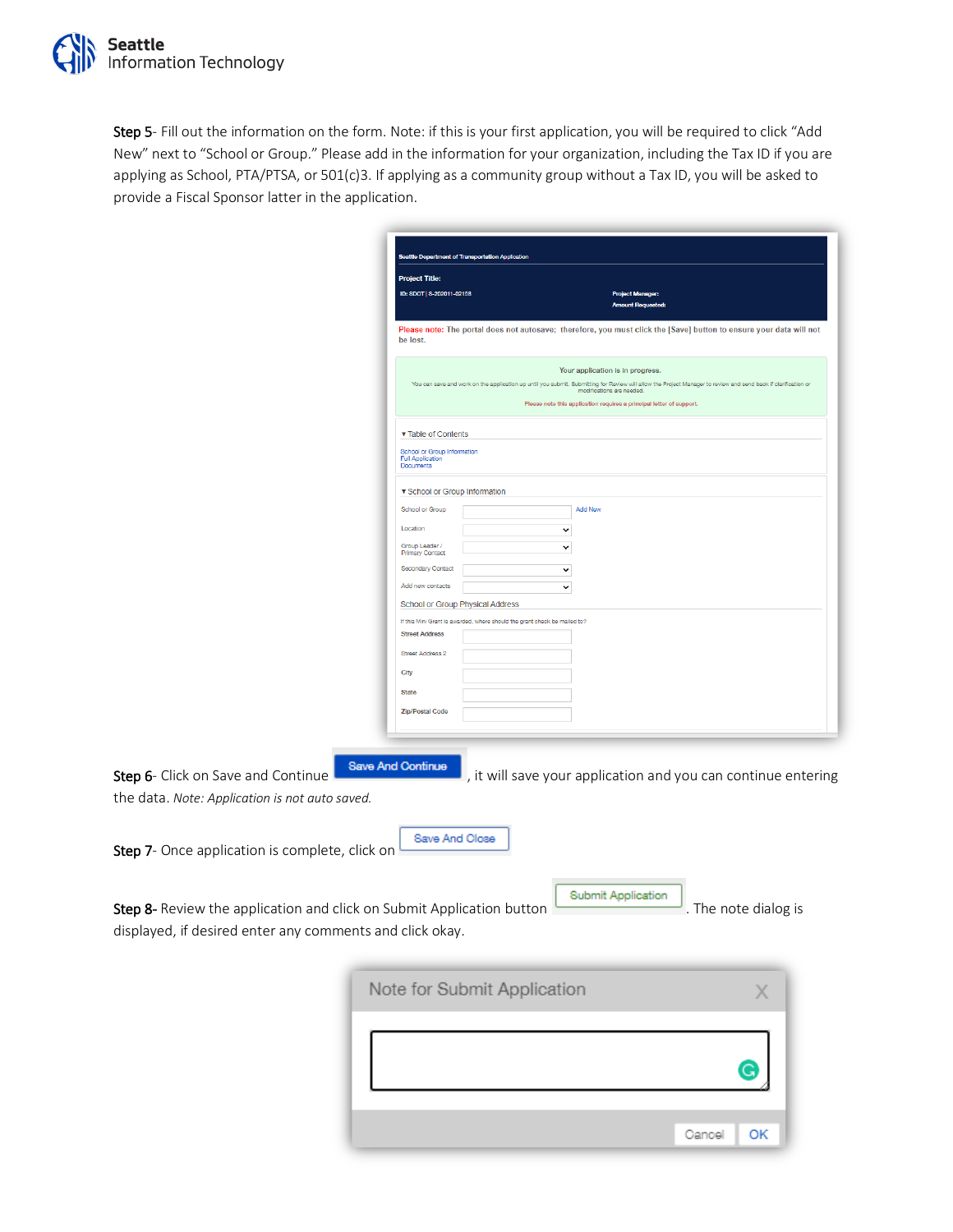

Step 9- Once the application is submitted, it will be listed under the "Submitted Requests" tab. The application status will be "Application in Review".



#### <span id="page-10-0"></span>HOW CAN I RESUBMIT AN APPLICATION WITH EDITS?

Step 1- Open the web browser and enter https://seattle.fluxx.io/user\_sessions/new and press enter.

Step 2- On the Login Page, enter the login credentials.

|                     |                          |                                     | <b>Seattle</b>                                                                                                                                                                                                                                                                                                                                                                             |
|---------------------|--------------------------|-------------------------------------|--------------------------------------------------------------------------------------------------------------------------------------------------------------------------------------------------------------------------------------------------------------------------------------------------------------------------------------------------------------------------------------------|
|                     |                          |                                     | Welcome to the City of Seattle's Grants Portal                                                                                                                                                                                                                                                                                                                                             |
| Login Now:          |                          |                                     | <b>New to the Grants Portal?</b>                                                                                                                                                                                                                                                                                                                                                           |
| Usemame             |                          |                                     | <b>Create Your Profile</b>                                                                                                                                                                                                                                                                                                                                                                 |
| Password<br>Sign in |                          |                                     | In order to be considered for funding, the first step is<br>for you to register with our grant making software.<br>Please click on the "Create an account Now" button.<br>helow to start                                                                                                                                                                                                   |
|                     | Reset or create password |                                     | You will not be able to edit your profile after<br>submission, so please ensure you have entered<br>accurate information (including email address) when<br>completing the registration form.                                                                                                                                                                                               |
|                     |                          |                                     | After submitting the registration form, you will receive<br>an email notification from City of Seattle with login<br>information and steps to set your password. This will<br>give you access to the Grantee portal and our<br>application forms. Should your funding application be<br>successful, this portal will also give you access to<br>submitting invoices & reporting templates. |
|                     |                          |                                     | Create an account now                                                                                                                                                                                                                                                                                                                                                                      |
|                     |                          | <b>E</b> FLUXX                      |                                                                                                                                                                                                                                                                                                                                                                                            |
|                     |                          | <b>Privacy Policy Accessibility</b> |                                                                                                                                                                                                                                                                                                                                                                                            |

Step 3- Click on the "Requests to Edit" tab from the applications. This is only available if an application has been sent back for edits.

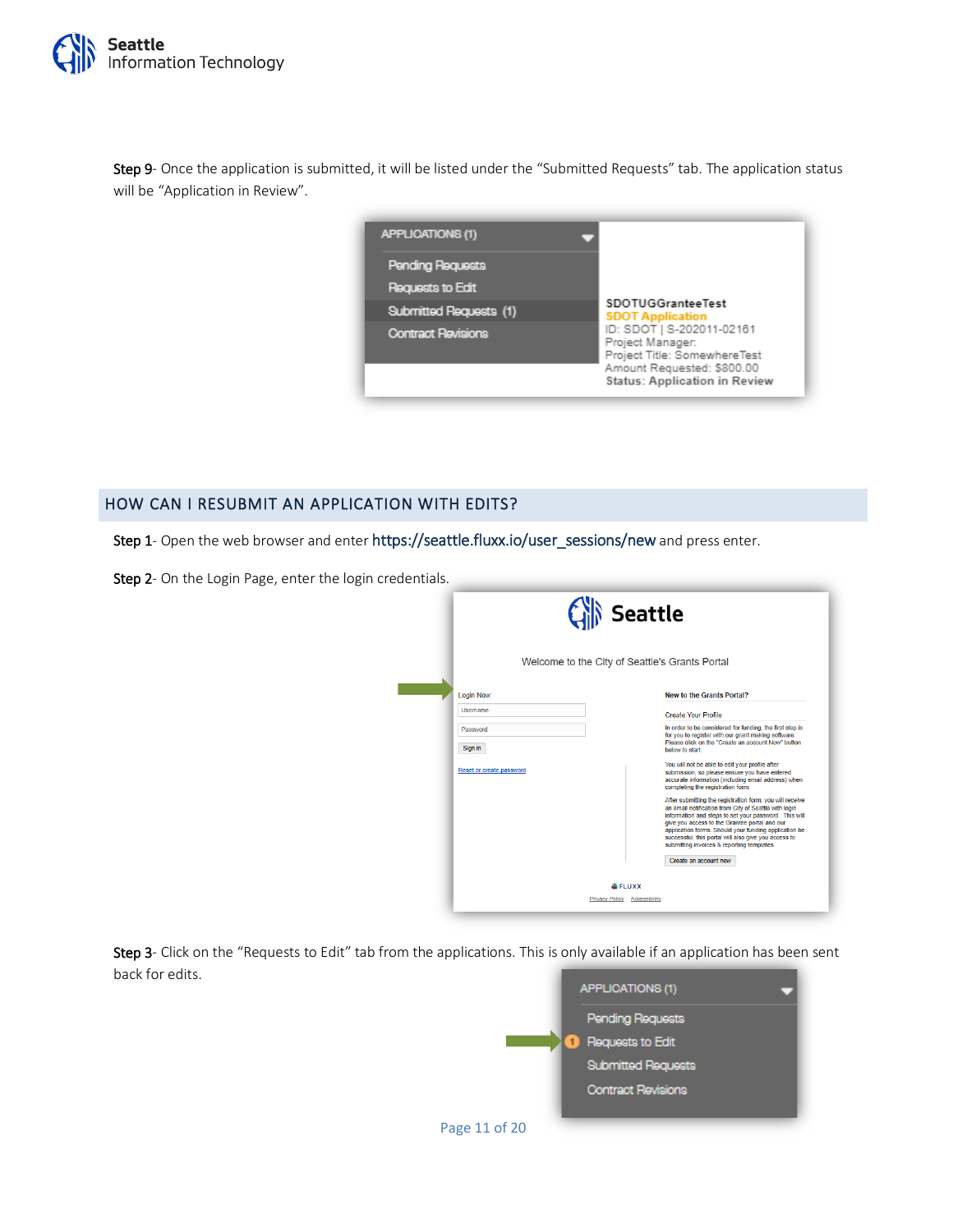

Step 4- The application that requires edit will be listed and has a "Revision Requested" status.



Step 5- Click on the application and the application form will be displayed. The "Note to Applicant/Grantee" section will display the request from the Grant Project Manager.

| <b>Seattle Department of Transportation Application</b>                    |                                                                                                                                                                     |
|----------------------------------------------------------------------------|---------------------------------------------------------------------------------------------------------------------------------------------------------------------|
| Project Title: SomewhereTest                                               |                                                                                                                                                                     |
| ID: SDOT   S-202011-02161                                                  | <b>Project Manager:</b><br>Amount Requested: \$800.00                                                                                                               |
|                                                                            | Your application has been sent back.<br>Your Safe Routes to School Mini Grant Project Manager has requested you make the following adjustments to your application. |
|                                                                            | Note to Applicant/Grantee:<br>Add the Supporting documents                                                                                                          |
| <b>Status</b>                                                              | <b>Revisions Requested</b>                                                                                                                                          |
| ▼ Table of Contents                                                        |                                                                                                                                                                     |
| School or Group Information<br><b>Full Application</b><br><b>Documents</b> |                                                                                                                                                                     |
| ▼ School or Group Information                                              |                                                                                                                                                                     |
| <b>School or Group:</b>                                                    | <b>SDOTUGGranteeTest</b>                                                                                                                                            |
| <b>Add new contacts:</b>                                                   | <b>No</b>                                                                                                                                                           |
| Group Leader / Primary Contact                                             |                                                                                                                                                                     |
|                                                                            |                                                                                                                                                                     |

Edit Step 6- To enable the application to edit, click on the edit button and the application will be opened in the edit mode.

Save And Close Step 7- Make the required changes, Click on Save and Close button.

Re-Submit Step 8 - Click on "Re-submit" button.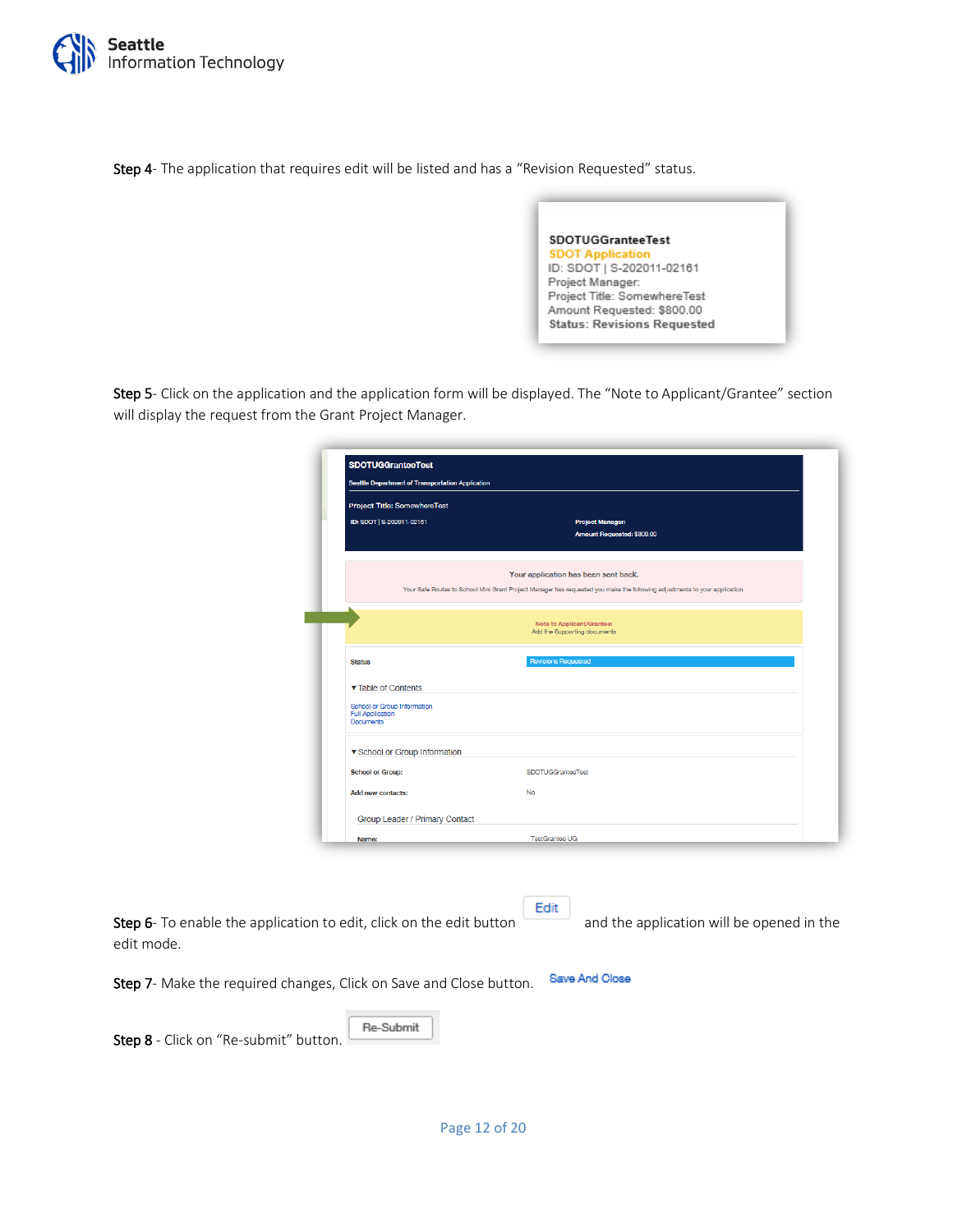

#### <span id="page-12-0"></span>HOW CAN I WITHDRAW AN APPLICATION?

Step 1- Open the web browser and enter [https://seattle.fluxx.io/user\\_sessions/new](https://seattle.fluxx.io/user_sessions/new) and press enter.

Step 2- On the Login Page, enter the login credentials.

|                          | Welcome to the City of Seattle's Grants Portal | <b>Seattle</b>                                                                                                                                                                                                                                                                                                                                                                             |
|--------------------------|------------------------------------------------|--------------------------------------------------------------------------------------------------------------------------------------------------------------------------------------------------------------------------------------------------------------------------------------------------------------------------------------------------------------------------------------------|
| Login Now:               |                                                | New to the Grants Portal?                                                                                                                                                                                                                                                                                                                                                                  |
| <b>Usemame</b>           |                                                | <b>Create Your Profile</b>                                                                                                                                                                                                                                                                                                                                                                 |
| Password<br>Sign in      |                                                | In order to be considered for funding, the first step is<br>for you to register with our grant making software.<br>Please click on the "Create an account Now" button.<br>below to start.                                                                                                                                                                                                  |
| Reset or create password |                                                | You will not be able to edit your profile after<br>submission, so please ensure you have entered<br>accurate information (including email address) when<br>completing the registration form.                                                                                                                                                                                               |
|                          |                                                | After submitting the registration form, you will receive<br>an email notification from City of Seattle with login<br>information and steps to set your password. This will<br>give you access to the Grantee portal and our<br>application forms. Should your funding application be<br>successful, this portal will also give you access to<br>submitting invoices & reporting templates. |
|                          | <b>ELUXX</b>                                   | Create an account now                                                                                                                                                                                                                                                                                                                                                                      |
|                          | <b>Privacy Policy Accessibility</b>            |                                                                                                                                                                                                                                                                                                                                                                                            |

Step 3- Click on the "Requests to Edit" tab from the applications.



Step 4- The application that requires edit will be listed and has a status of "Revision Requested".



Step 5- Click on the application and the application form will be displayed.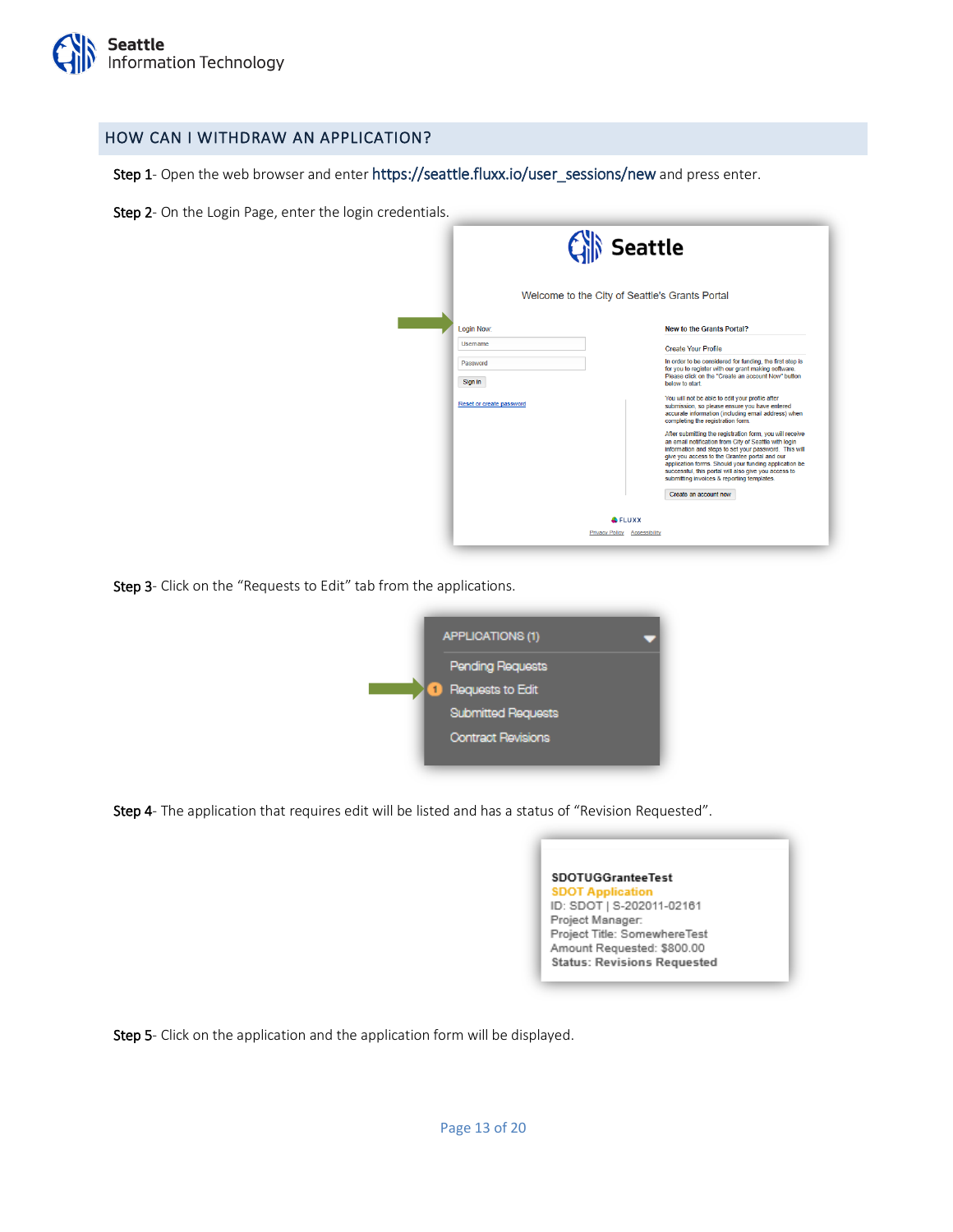

Step 6 - Click on "Withdraw Application" button.

Withdraw Application

Step 7- The "Note for Withdraw Application" dialog window will be displayed. Click ok button.

| Note for Withdraw Application |    |
|-------------------------------|----|
|                               |    |
| Cancel                        | OK |

Step 8- Application will move to "Submitted Requested". The Application status will be changed to Withdrawn.

| APPLICATIONS (1)                     | <b>SDOTUGGranteeTest</b><br><b>SDOT Application</b>                           |
|--------------------------------------|-------------------------------------------------------------------------------|
| Pending Requests<br>Requests to Edit | ID: SDOT   S-202011-02161<br>Project Manager:<br>Project Title: SomewhereTest |
| <b>Submitted Requests</b>            | Amount Requested: \$800.00<br>Status: Withdrawn                               |
| <b>Contract Revisions</b>            |                                                                               |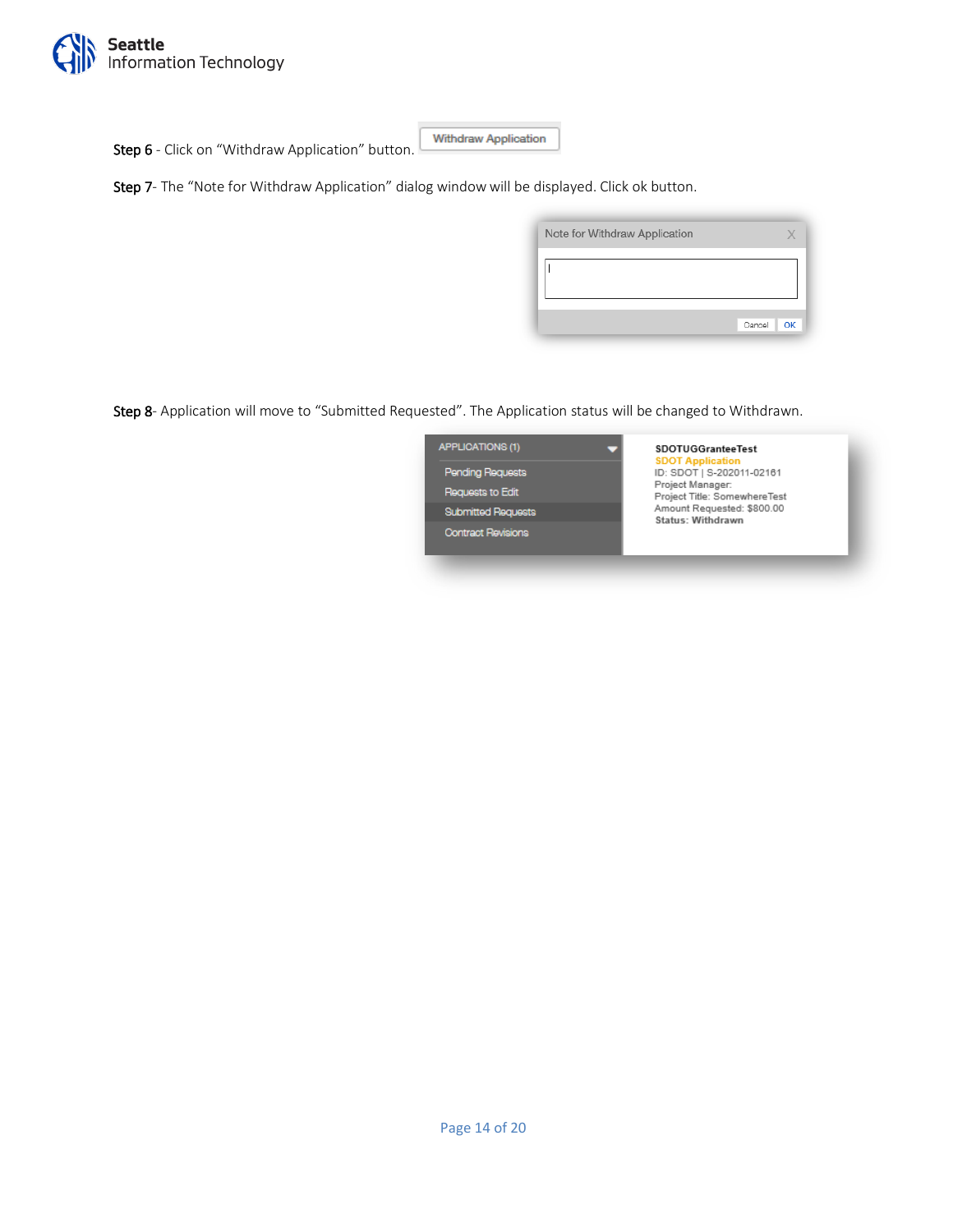

#### <span id="page-14-0"></span>HOW CAN I REVIEW THE CONTRACT AND ADD COMMENTS AND ATTACH MY W9?

Step 1- Open the web browser and enter https://seattle.fluxx.io/user\_sessions/new and press enter.

Step 2- On the Login Page, enter the login credentials.

|                          | <b>Seattle</b><br>Welcome to the City of Seattle's Grants Portal |                                                                                                                                                                                                                                                                                                                                                                                            |
|--------------------------|------------------------------------------------------------------|--------------------------------------------------------------------------------------------------------------------------------------------------------------------------------------------------------------------------------------------------------------------------------------------------------------------------------------------------------------------------------------------|
| Login Now:               |                                                                  | <b>New to the Grants Portal?</b>                                                                                                                                                                                                                                                                                                                                                           |
| <b>Usemame</b>           |                                                                  | <b>Create Your Profile</b>                                                                                                                                                                                                                                                                                                                                                                 |
| Password<br>Sign in      |                                                                  | In order to be considered for funding, the first step is<br>for you to register with our grant making software.<br>Please click on the "Create an account Now" button.<br>below to start.                                                                                                                                                                                                  |
| Reset or create password |                                                                  | You will not be able to edit your profile after<br>submission, so please ensure you have entered<br>accurate information (including email address) when<br>completing the registration form.                                                                                                                                                                                               |
|                          |                                                                  | After submitting the registration form, you will receive<br>an email notification from City of Seattle with login<br>information and steps to set your password. This will<br>give you access to the Grantee portal and our<br>application forms. Should your funding application be<br>successful, this portal will also give you access to<br>submitting invoices & reporting templates. |
|                          |                                                                  | Create an account now                                                                                                                                                                                                                                                                                                                                                                      |
|                          | <b>&amp; FLUXX</b>                                               |                                                                                                                                                                                                                                                                                                                                                                                            |
|                          | Privacy Policy Accessibility                                     |                                                                                                                                                                                                                                                                                                                                                                                            |

Step 3- Click on the "Contract Revisions".



Step 4- Click on the application.





Step 5- Click on the Edit and the application edit mode is displayed.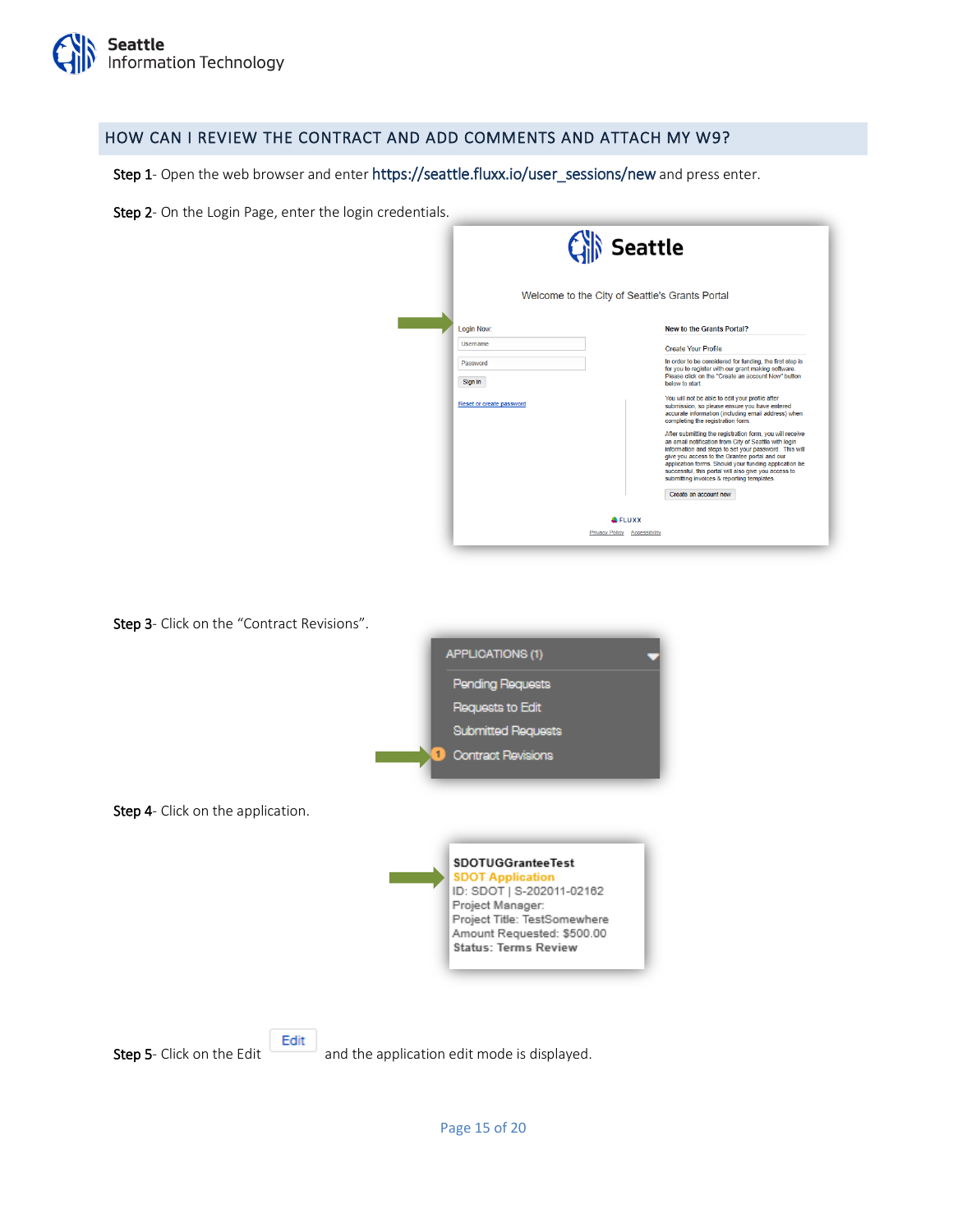

Step 6- Review the application.

Step 7- Navigate to the Document Section

a) Upload the W9 document by clicking on the + symbol.

| ▼ Documents               |  |  |
|---------------------------|--|--|
| Please upload a W-9 Form: |  |  |
| $W-9$                     |  |  |

b) The Upload Files window is displayed.

| Filename |                  | Size | Status |
|----------|------------------|------|--------|
|          |                  |      |        |
|          |                  |      |        |
|          |                  |      |        |
|          | Drag files here. |      |        |
|          |                  |      |        |
|          |                  |      |        |
|          |                  |      |        |
|          |                  |      |        |

- Add files c) Click on "Add Files" button
- d) Your local explorer will be displayed.

| 葟               | > This PC > Documents >                                                                  |
|-----------------|------------------------------------------------------------------------------------------|
| New folder      |                                                                                          |
| City of Seattle | ∧<br>Name<br>20200806-Webex Poll Testing(1688681983865<br><b>Custom Office Templates</b> |

- e) Select and upload the file.
- f) Click on "Start Upload"
- g) Once the upload is completed. Click on "X" and the upload files window will be closed.

Start upload

| Filename      |     |               | Size   | <b>Status</b> |
|---------------|-----|---------------|--------|---------------|
| Document2.pdf | W-9 | $\mathcal{A}$ | 114 KB | 100%          |
|               |     |               |        |               |
|               |     |               |        |               |
|               |     |               |        |               |
|               |     |               |        |               |
|               |     |               |        |               |

Page 16 of 20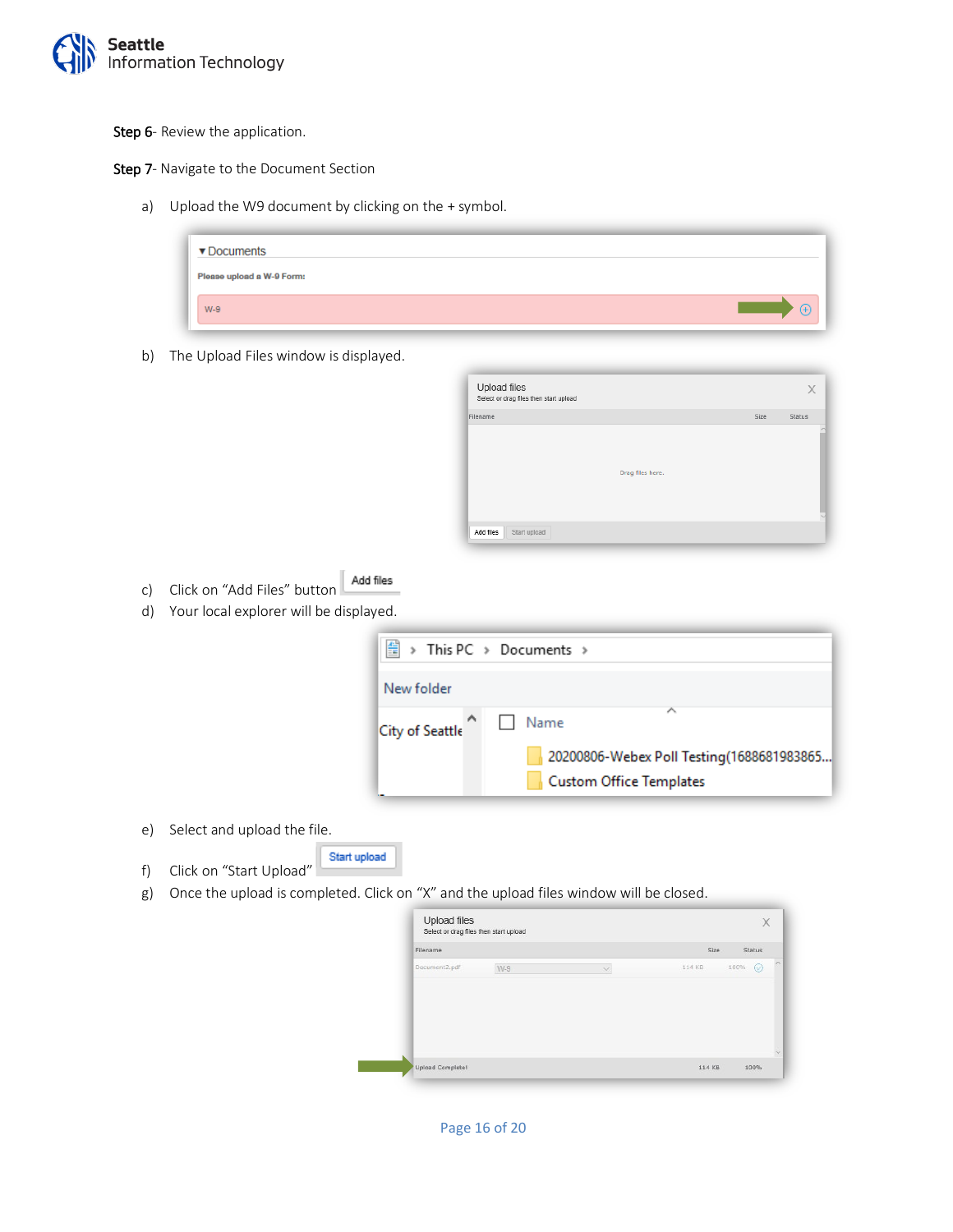

Step 8- Click on Save and Close button.

Save And Close

Submit To PM

Step 7- Click on "Submit to PM" button.

Step 8- The Note window is displayed. Click Ok. *Entering comments is optional*.



Step 9- Application is submitted and moved to "Submitted Requests" and the status is changed to "Contract in Review".

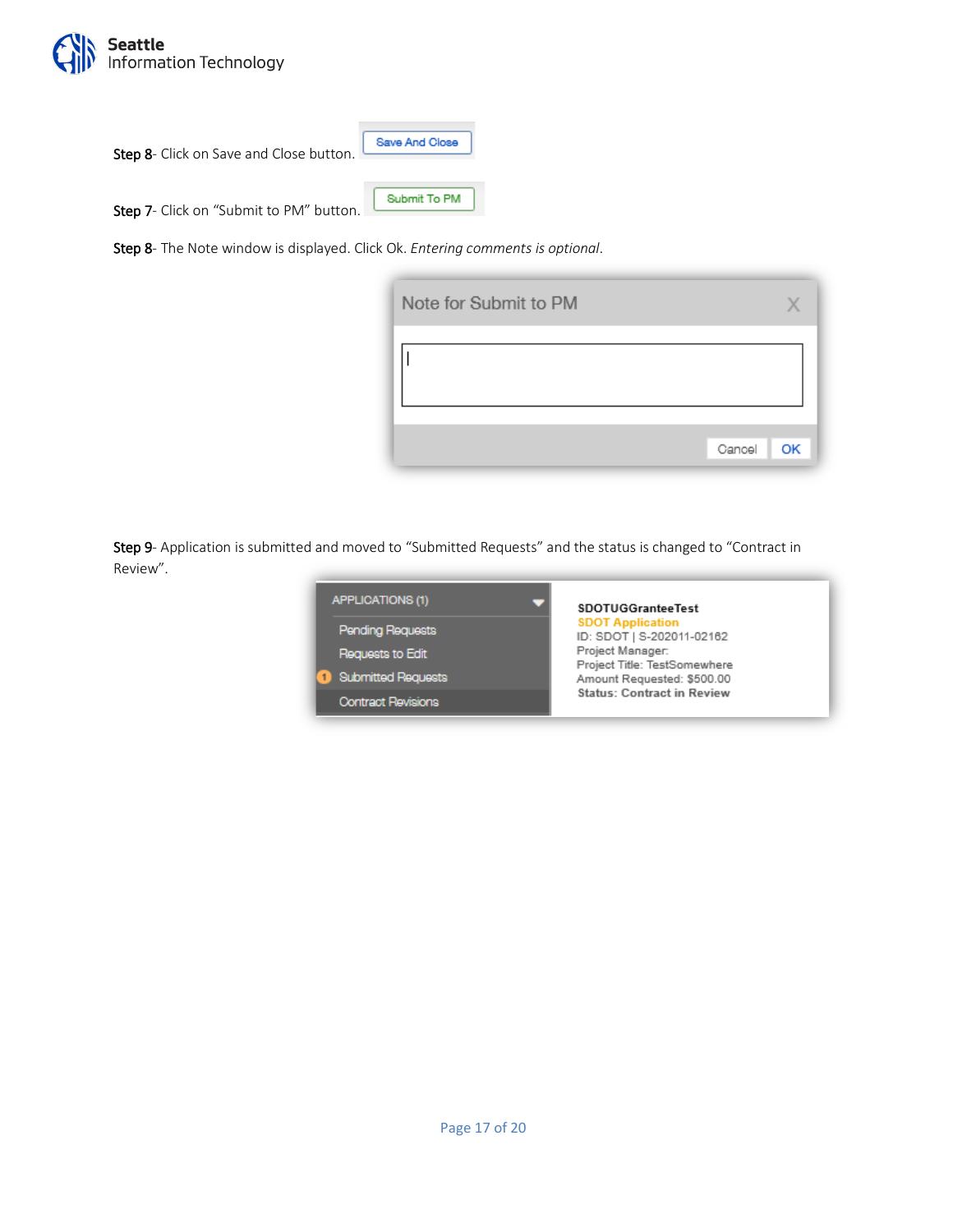

#### <span id="page-17-0"></span>HOW DO I ATTACH DOCUMENTS TO THE APPLICATION?

Step 1- Open the web browser and enter https://seattle.fluxx.io/user\_sessions/new and press enter.

Step 2- On the Login Page, enter the login credentials.

|                          | <b>Seattle</b><br>Welcome to the City of Seattle's Grants Portal                                                                                                                                                                                                                                                                                                                           |  |
|--------------------------|--------------------------------------------------------------------------------------------------------------------------------------------------------------------------------------------------------------------------------------------------------------------------------------------------------------------------------------------------------------------------------------------|--|
| Login Now:               | <b>New to the Grants Portal?</b>                                                                                                                                                                                                                                                                                                                                                           |  |
| Usemame                  | <b>Create Your Profile</b>                                                                                                                                                                                                                                                                                                                                                                 |  |
| Password<br>Sign in      | In order to be considered for funding, the first step is<br>for you to register with our grant making software.<br>Please click on the "Create an account Now" button.<br>below to start.                                                                                                                                                                                                  |  |
| Reset or create password | You will not be able to edit your profile after<br>submission, so please ensure you have entered<br>accurate information (including email address) when<br>completing the registration form.                                                                                                                                                                                               |  |
|                          | After submitting the registration form, you will receive<br>an email notification from City of Seattle with login<br>information and steps to set your password. This will<br>give you access to the Grantee portal and our<br>application forms. Should your funding application be<br>successful, this portal will also give you access to<br>submitting invoices & reporting templates. |  |
|                          | Create an account now<br><b>&amp;FLUXX</b>                                                                                                                                                                                                                                                                                                                                                 |  |
|                          | Privacy Policy Accessibility                                                                                                                                                                                                                                                                                                                                                               |  |

Step 3- Open the application. Users can upload documents at following stages

- 1) When application has "Application in Progress "status
- 2) When application has" Revisions Requested" status
- 3) When application has "Contract Revisions" status

Edit

Step 5- Click on the Edit and the application edit mode is displayed.

#### Step 6- Navigate to the Document Section

a) Upload the document by clicking on + symbol.

| Please note this application requires a principal letter of support. | A Principal Letter of Support needs to show the Principal's awareness and support of the identified Mini Grant funded project. |   |
|----------------------------------------------------------------------|--------------------------------------------------------------------------------------------------------------------------------|---|
| Letter of Support                                                    |                                                                                                                                | œ |
|                                                                      | <b>Request Documents</b>                                                                                                       | A |
|                                                                      | <b>Organization Documents</b>                                                                                                  | Æ |
|                                                                      |                                                                                                                                |   |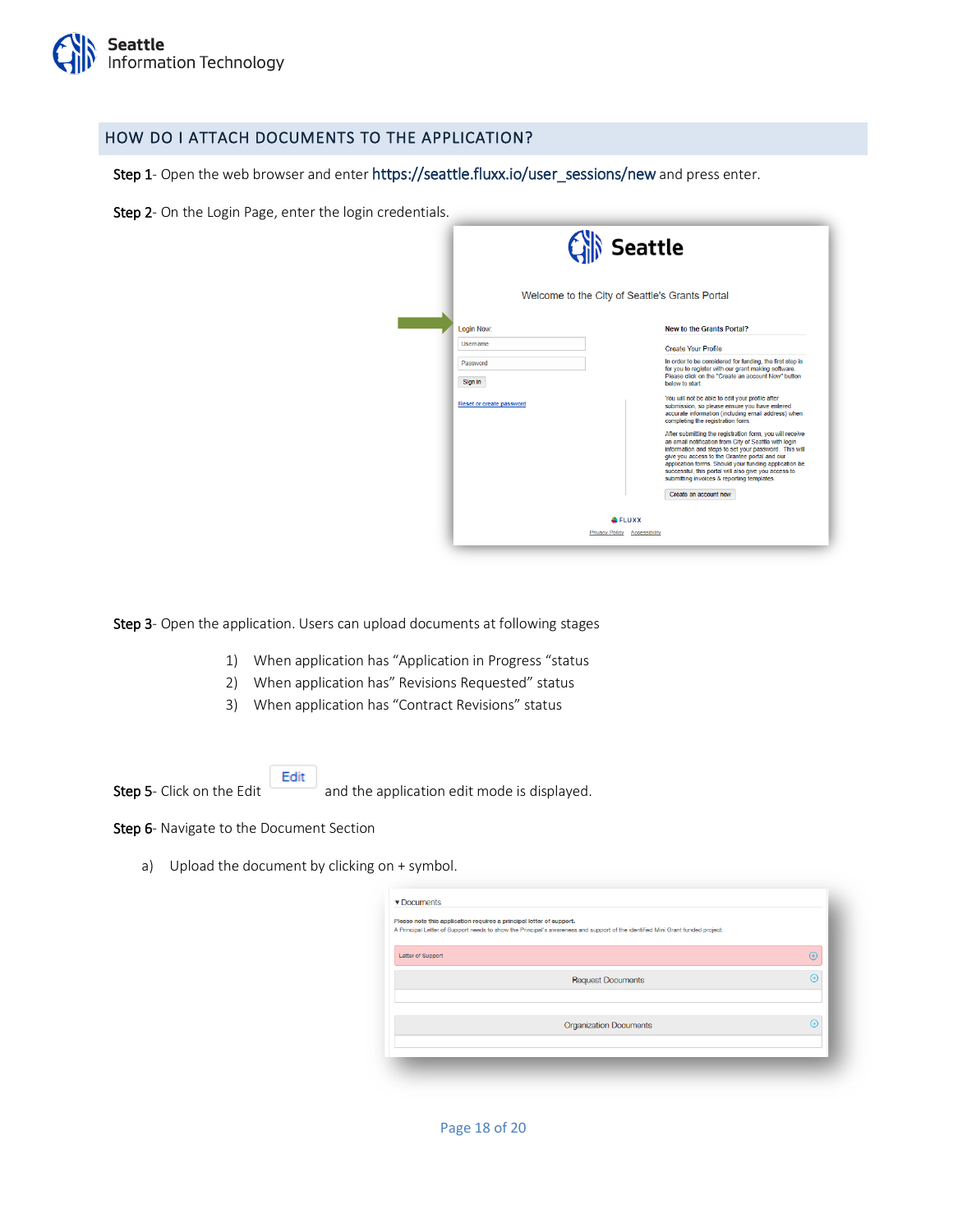

b) The Upload Files window is displayed.

| Filename |                  | Size | Status |
|----------|------------------|------|--------|
|          |                  |      |        |
|          |                  |      |        |
|          | Drag files here. |      |        |
|          |                  |      |        |
|          |                  |      |        |

- c) Click on "Add Files" button Add files
- d) Your local explorer will be displayed.

| 奎               | > This PC > Documents >                                              |
|-----------------|----------------------------------------------------------------------|
| New folder      |                                                                      |
| City of Seattle | ́<br>Name                                                            |
|                 | 20200806-Webex Poll Testing(1688681983865<br>Custom Office Templates |

- e) Select and upload the file.
- Start upload f) Click on "Start Upload"
- g) Once the upload is completed. Click on "X" and the upload files window will be closed.

| 114 KB | $\odot$<br>100% |
|--------|-----------------|
|        |                 |
|        |                 |
|        |                 |
|        |                 |
|        |                 |
|        |                 |
|        |                 |